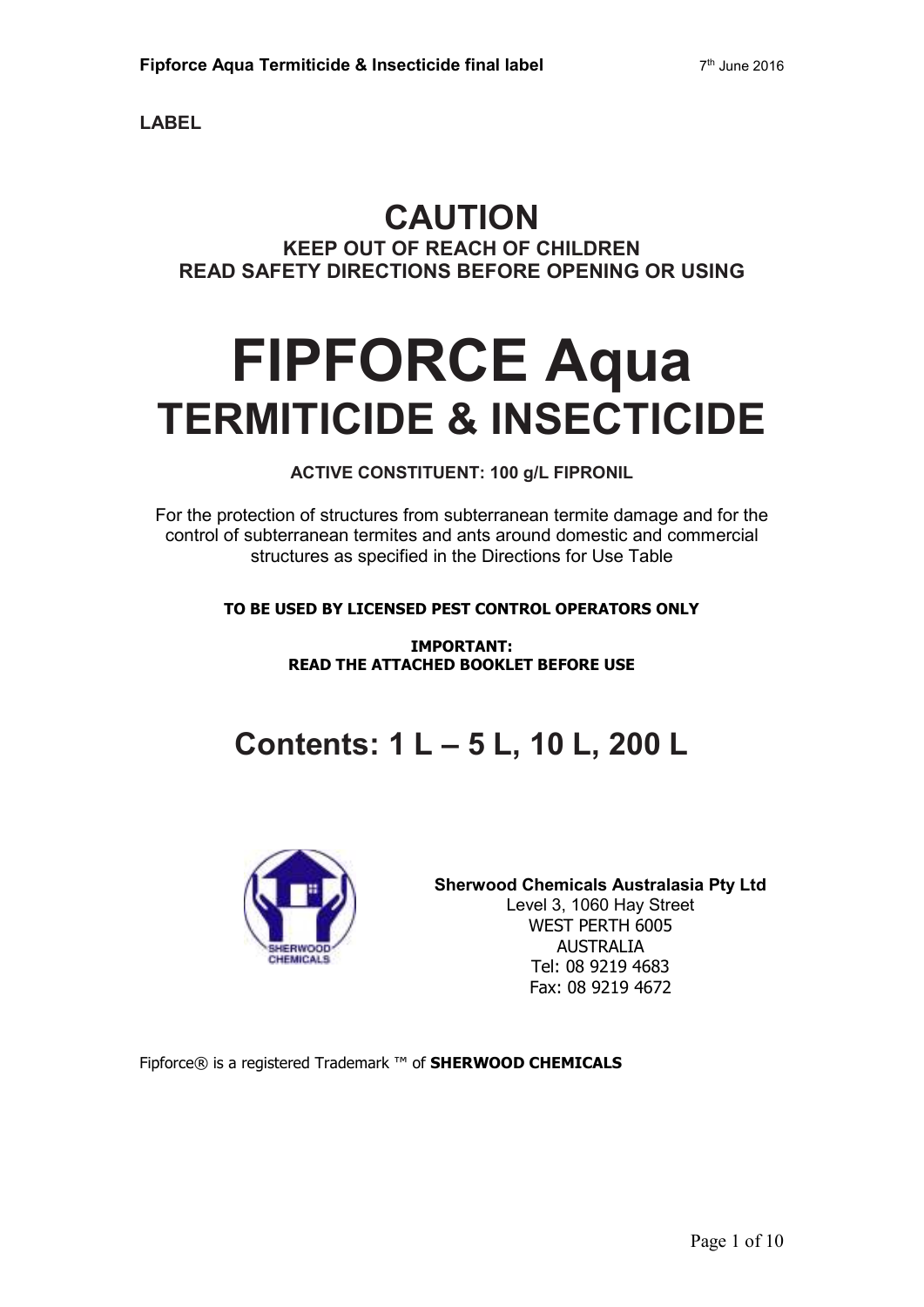#### **STORAGE AND DISPOSAL**

Store in the closed, original container in a cool, well-ventilated area. DO NOT store for prolonged periods in direct sunlight. Triple or preferably pressure rinse containers before disposal. Add rinsings to the spray tank. Do NOT dispose of undiluted chemicals on-site. If recycling replace cap and return clean containers to recycler or designated collection point. If not recycling, break, crush or puncture and deliver empty packaging for appropriate disposal to an approved waste management facility. If an approved waste management facility is not available, bury the empty packaging 500 mm below the surface in a disposal pit specifically marked and set up for this purpose clear of waterways, desirable vegetation and tree roots, in compliance with relevant Local, State or Territory government regulations. DO NOT burn empty containers or product.

#### **PRECAUTIONS**

Residents and pets should not be allowed in a room being treated. Any spills should be cleaned up before leaving the room (refer to the MSDS). Ensure all heating/air conditioning ducts, air vents, plumbing pipes, sewer lines, floor drains, heating pipes and electrical lines/conduits are known and identified before commencing any application of termiticide. DO NOT puncture or contaminate any of these. Avoid application around edible plants.

#### **RE-ENTRY PERIOD**

DO NOT re-enter treated areas until spray has dried.

#### **SAFETY DIRECTIONS**

Will irritate the eyes and skin. Repeated exposure may cause allergic disorders. Avoid contact with eyes and skin. Wash hands after use. When opening the container, preparing spray and using the prepared spray, wear chemical resistant clothing buttoned to the neck and wrist and a washable hat, half-face piece respirator with combined dust and gas cartridge and elbow-length PVC or nitrile gloves. After each day's use, wash gloves, contaminated clothing and respirator and if rubber wash with detergent and warm water.

#### **FIRST AID**

If poisoning occurs, contact a doctor or Poisons Information Centre, telephone 13 11 26 Australia-wide.

#### **MSDS**

Additional information is listed in the Material Safety Data Sheet.

#### **CONDITIONS OF SALE**

All conditions and warranties rights and remedies implied by law or arising in contract or tort whether due to the negligence of Sherwood Chemicals or otherwise are hereby expressly excluded so far as the same may legally be done provided however that any rights of the Buyer pursuant to non excludable conditions or warranties of the Trade Practices Act 1974 or any relevant legislation of any State are expressly preserved but the liability of Sherwood Chemicals or any intermediate Seller pursuant thereto shall be limited if so permitted by the said legislation to the replacement of the goods sold or the supply of equivalent goods and all liability for indirect or consequential loss or damage of whatsoever nature is expressly excluded. This product must be used or applied strictly in accordance with the instructions appearing hereon. This product is solely sold for use in Australia and must not be exported without the prior written consent of Sherwood Chemicals.

® = Registered trademark of Sherwood Chemicals

Batch Number Date of manufacture

APVMA Approval Number 63789/ 101154

#### **Sherwood Chemicals Australasia Pty Ltd**

Level 3, 1060 Hay Street WEST PERTH 6005 AUSTRALIA Tel: 08 9219 4683 Fax: 08 9219 4672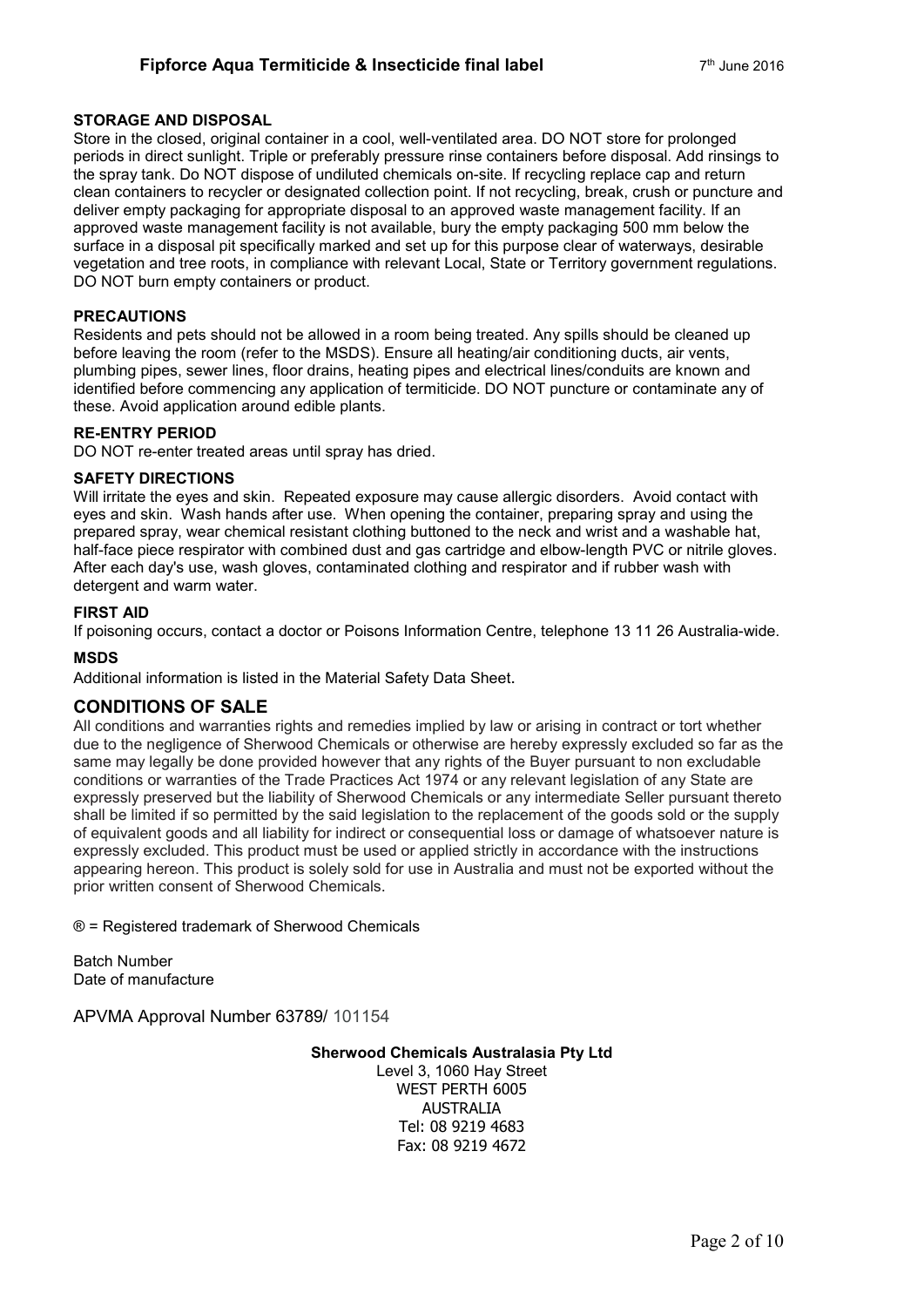**BOOKLET** 

## **CAUTION KEEP OUT OF REACH OF CHILDREN READ SAFETY DIRECTIONS BEFORE OPENING OR USING**

# **FIPFORCE Aqua TERMITICIDE & INSECTICIDE**

**ACTIVE CONSTITUENT: 100 g/L FIPRONIL** 

For the protection of structures from subterranean termite damage and for the control of subterranean termites and ants around domestic and commercial structures as specified in the Directions for Use Table

#### **TO BE USED BY LICENSED PEST CONTROL OPERATORS ONLY**

#### **THIS BOOKLET IS PART OF THE LABEL**

Distributed by;



**Sherwood Chemicals Australasia Pty Ltd**  Level 3, 1060 Hay Street WEST PERTH 6005 AUSTRALIA Tel: 08 9219 4683 Fax: 08 9219 4672

Fipforce® is a registered Trademark ™ of **SHERWOOD CHEMICALS**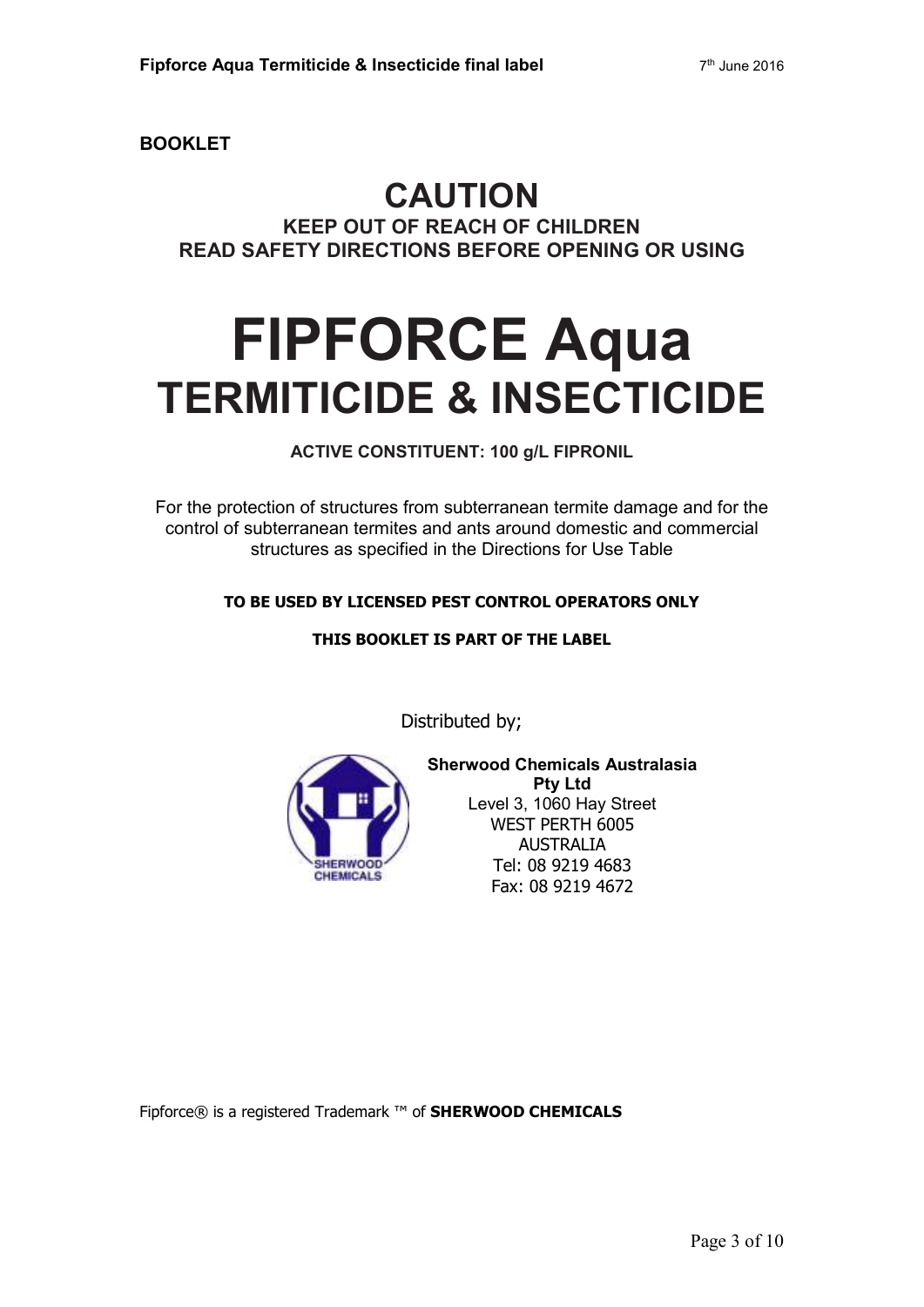#### **DIRECTIONS FOR USE: All States Restraints:**

Avoid runoff. DO NOT apply to excessively wet soils, immediately after or during heavy rain. DO NOT apply at less than label rates.

DO NOT apply to internal surfaces.

| <b>PEST</b>                | <b>SITUATION</b>                                          | <b>RATE</b>       | <b>CRITICAL COMMENTS</b>                                                                                  |
|----------------------------|-----------------------------------------------------------|-------------------|-----------------------------------------------------------------------------------------------------------|
| Subterranean               | <b>Pre-Construction:</b>                                  | 600 mL in 100 L   | Application by LICENSED PEST CONTROL                                                                      |
| termites including         | Chemical soil treated                                     | water (0.06% a.i. | <b>OPERATORS:</b>                                                                                         |
| (but not limited to)       | zones under and around                                    | mix)              | Mix the required quantity of FIPFORCE® with the                                                           |
| Coptotermes acinaciformis, | new buildings and                                         |                   | specified volume of water. Apply to form a continuous                                                     |
| Mastotermes darwiniensis,  | structures                                                |                   | chemical treated zone (horizontal and vertical or as an                                                   |
| Schedorhinotermes spp.     |                                                           |                   | external perimeter) around and under the structure to be                                                  |
|                            |                                                           |                   | protected as per AS3660.1.                                                                                |
|                            |                                                           |                   | Create a treated zone by using a combination of                                                           |
|                            |                                                           |                   | conventional spraying and trenching; or an approved                                                       |
|                            |                                                           |                   | reticulation system as listed below. Soil injection                                                       |
|                            |                                                           |                   | equipment (rodding) must only be used where trenching                                                     |
|                            |                                                           |                   | and treating the backfill is not possible or practical.                                                   |
|                            |                                                           |                   | Immediately following treatment, the moisture resistant                                                   |
|                            |                                                           |                   | membrane should be positioned over the treated zone to<br>prevent disturbance.                            |
|                            |                                                           |                   | Chemical treated zones that have been disturbed will                                                      |
|                            |                                                           |                   | need to be re-treated to restore the complete treated                                                     |
|                            |                                                           |                   | zone.                                                                                                     |
|                            |                                                           |                   | For more details refer to General Instructions.                                                           |
|                            | <b>Post-Construction:</b>                                 |                   | Application by LICENSED PEST CONTROL                                                                      |
|                            | Chemical soil treated                                     |                   | OPERATORS:                                                                                                |
|                            | zones under and around                                    |                   | Mix the required quantity of FIPFORCE® with the                                                           |
|                            | existing buildings and                                    |                   | specified volume of water. Apply to form a continuous                                                     |
|                            | structures                                                |                   | chemical treated zone (horizontal and vertical or as an                                                   |
|                            |                                                           |                   | external perimeter) around and under the structure to be                                                  |
|                            |                                                           |                   | protected as per AS3660.2.                                                                                |
|                            |                                                           |                   | Create a treated zone by using a combination of                                                           |
|                            |                                                           |                   | conventional spraying and trenching, or an approved                                                       |
|                            |                                                           |                   | reticulation system (listed below). Soil injection equipment                                              |
|                            |                                                           |                   | (rodding) must only be used where trenching and treating                                                  |
|                            |                                                           |                   | the backfill is not possible or practical.                                                                |
|                            |                                                           |                   | Application of chemical treated zones beneath concrete                                                    |
|                            |                                                           |                   | slabs and paths will require drilling and injection of                                                    |
|                            |                                                           |                   | termiticide using rodding equipment.                                                                      |
|                            |                                                           |                   | Construction practices, soil subsidence, difficult to wet                                                 |
|                            |                                                           |                   | soils and other factors may create situations where the                                                   |
|                            |                                                           |                   | use of non-ionic wetting agents or foam generating                                                        |
|                            |                                                           |                   | equipment may be useful.                                                                                  |
|                            |                                                           |                   | Chemical treated zones that have been disturbed will                                                      |
|                            |                                                           |                   | need to be re-applied to restore the complete treated                                                     |
|                            |                                                           |                   | zone.                                                                                                     |
|                            |                                                           |                   | For more details refer to General Instructions.                                                           |
|                            | <b>Reticulation Systems</b><br>All certified reticulation | 600 mL in 100 L   | Application by LICENSED PEST CONTROL<br><b>OPERATORS:</b>                                                 |
|                            |                                                           | water (0.06% a.i. |                                                                                                           |
|                            | systems                                                   | mix)              | The system must be installed according to the                                                             |
|                            |                                                           |                   | manufacturer's specifications and be capable of<br>distributing the termiticide emulsion according to the |
|                            |                                                           |                   | FIPFORCE® label (refer to General Instructions) and the                                                   |
|                            |                                                           |                   | Australian Standard AS3660 series.                                                                        |
|                            |                                                           |                   | Mix the required quantity of FIPFORCE® with the                                                           |
|                            |                                                           |                   | specified volume of water. Apply by pumping through the                                                   |
|                            |                                                           |                   | system according to the manufacturer's specifications.                                                    |
|                            |                                                           |                   | Use a minimum delivery volume of 100 L of emulsion per                                                    |
|                            |                                                           |                   | cubic metre of appropriate soil (eg: evenly compacted                                                     |
|                            |                                                           |                   | sandy loam soil).                                                                                         |
|                            |                                                           |                   | Delivery pipes must be placed in such a position to                                                       |
|                            |                                                           |                   | ensure that the requirements for both horizontal and                                                      |
|                            |                                                           |                   | vertical treated zones as specified in the Australian                                                     |
|                            |                                                           |                   | Standard AS3660 series are met. Special attention must                                                    |
|                            |                                                           |                   | also be afforded to the positioning of the delivery pipes to                                              |
|                            |                                                           |                   | ensure that the resultant treated zone is continuous and                                                  |
|                            |                                                           |                   | complete.                                                                                                 |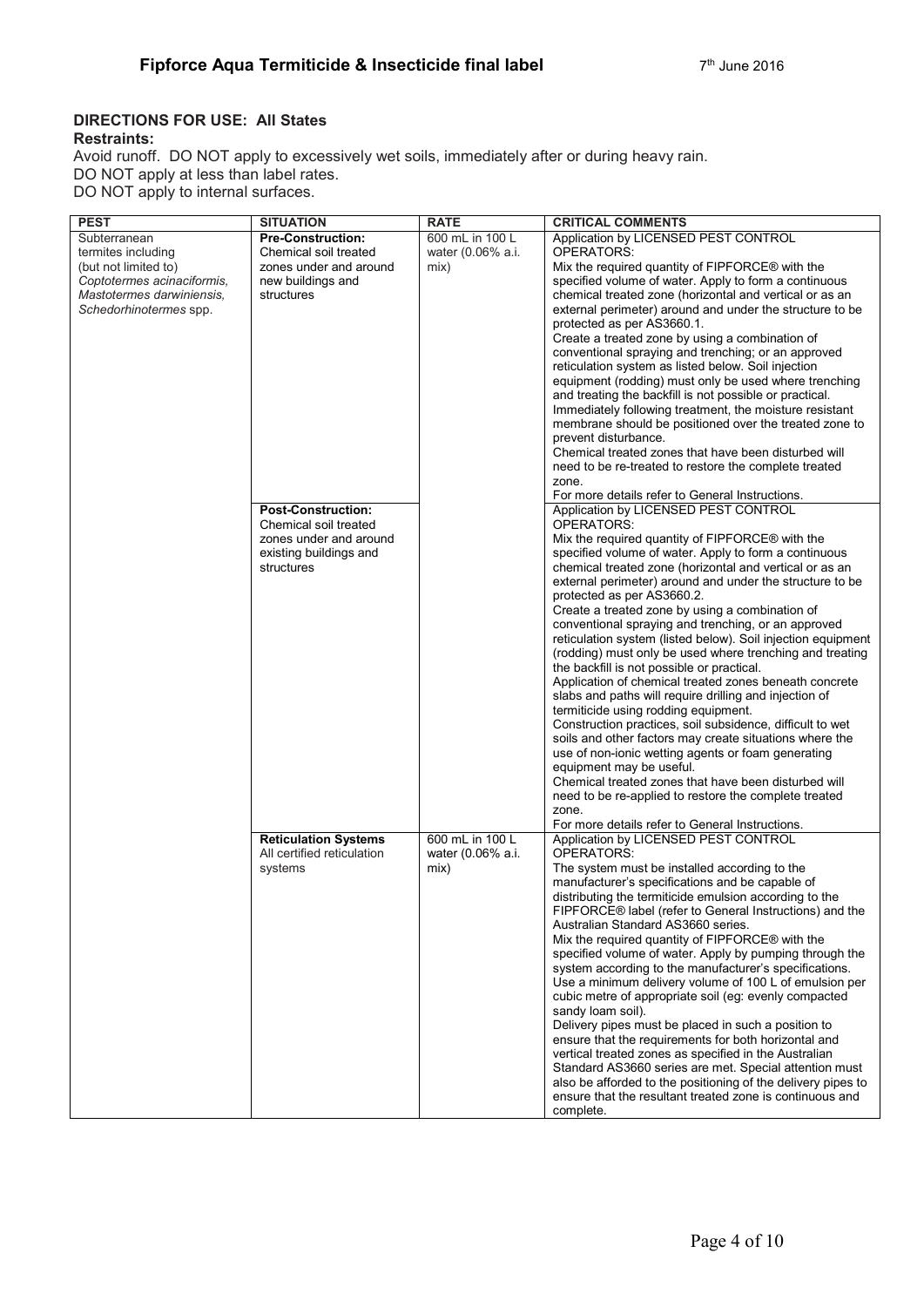|                                                                                                                                                                                                                                                                                        | Protection of poles and<br>fence posts                                                                           | 600 mL in 100 L<br>water (0.06% a.i.<br>mix) | Application by LICENSED PEST CONTROL<br>OPERATORS:<br>Only posts and poles in contact with soil need to be<br>treated.<br>For existing posts and poles create a continuous<br>FIPFORCE® treated zone 450 mm deep and 150 mm<br>wide around the post or pole by trenching and puddle<br>treating the back-fill. Soil injection equipment (rodding)<br>must only be used where trenching and treating the<br>backfill is not possible or practical.<br>Use 100 L of prepared spray per cubic metre of soil<br>around the pole or post.<br>Note that it is impossible to treat the soil at the bottom of<br>a sound post or pole so future attack via this route cannot<br>be ruled out.<br>If new posts or poles are being installed, the bottom of the<br>hole and the backfill should be treated at installation. |
|----------------------------------------------------------------------------------------------------------------------------------------------------------------------------------------------------------------------------------------------------------------------------------------|------------------------------------------------------------------------------------------------------------------|----------------------------------------------|-------------------------------------------------------------------------------------------------------------------------------------------------------------------------------------------------------------------------------------------------------------------------------------------------------------------------------------------------------------------------------------------------------------------------------------------------------------------------------------------------------------------------------------------------------------------------------------------------------------------------------------------------------------------------------------------------------------------------------------------------------------------------------------------------------------------|
|                                                                                                                                                                                                                                                                                        | Nests in poles and trees                                                                                         | 600 mL in 100 L<br>water (0.06% a.i.<br>mix) | Application by LICENSED PEST CONTROL<br>OPERATORS:<br>Locate the nest by drilling holes into the pole or tree.<br>Ensure the full dimension of the nest is known,<br>particularly the highest extremity. Flood the nest with<br>prepared FIPFORCE® spray. Volume will vary depending<br>on the nest size.<br>To aid distribution throughout the nest or in areas of<br>difficult access, the use of foam generating equipment<br>may be useful.<br>Drill holes should be sealed after treatment.<br>Do not treat trees bearing edible fruit or nuts.                                                                                                                                                                                                                                                              |
|                                                                                                                                                                                                                                                                                        | Wall cavity treatment                                                                                            | 6 mL in 1 L of<br>water                      | Mix the required volume of FIPFORCE® in water plus<br>foaming agent to achieve a final foam expansion ratio of<br>15:1. Locate the termite activity by drilling holes into the<br>wall cavity.<br>Foam directly into the termite carton material until<br>saturated. Application to wall cavities behind plasterboard<br>may result in some staining.<br>Only apply to wall cavities where live termites are<br>present.<br>FIPFORCE foaming is not designed and should not be<br>used as a stand-alone treatment. Accordingly a<br>continuous chemical treatment applied to the soil as per<br>Australian Standard 3660.2 should be applied<br>immediately following successful eradication of termite<br>activity in the structure.                                                                             |
| Nuisance ants, including<br>but not limited to:<br>Argentine ant (Linepithema<br><i>humile</i> ), black house ant<br>(Ochetellus glaber), pedicel<br>ant / odorous house ant<br>(Tapinoma spp.), Pharaoh's<br>ant (Monomorium pharaonis),<br>whitefooted ant<br>(Technomyrmex albipes) | External areas and<br>surrounds of domestic,<br>commercial, public and<br>industrial buildings and<br>structures | 6 mL in 1 L of<br>water                      | Mix the required volume of FIPFORCE® in water. Treat<br>surfaces 300 mm up and 300 mm out from where the<br>building or structure touches the ground. Apply at the rate<br>of 1 L of prepared suspension per 25 lineal metres.<br>Pay particular attention to potential entry points, such as<br>weep holes, cracks and crevices. Also apply to ant trails<br>and where ants are active away from the nest.<br>Structures may include retaining walls, fences, garden<br>beds, sheds etc.                                                                                                                                                                                                                                                                                                                         |
| Nesting ants, including but<br>not limited to:<br>Funnel ant (Aphaenogaster<br>pythia), greenhead ants<br>(Rhytidoponera spp.), meat<br>ants ( <i>Iridomyrmex</i> spp.), red<br>imported fire ant (Solenopsis<br>invicta), yellow crazy ant<br>(Anoplolepis gracilipes)                | Spot application to nests in<br>domestic situations                                                              | 6 mL in 1 L of<br>water                      | Mix the required volume of FIPFORCE® in water. Treat<br>the nest entrance or mound, and where ants are active<br>away from the nest. Apply at the rate of 1 L of prepared<br>suspension per 16 m <sup>2</sup> , or 60 mL per m <sup>2</sup> .                                                                                                                                                                                                                                                                                                                                                                                                                                                                                                                                                                     |

### **NOT TO BE USED FOR ANY PURPOSE, OR IN ANY MANNER, CONTRARY TO THIS LABEL UNLESS AUTHORISED UNDER APPROPRIATE LEGISLATION**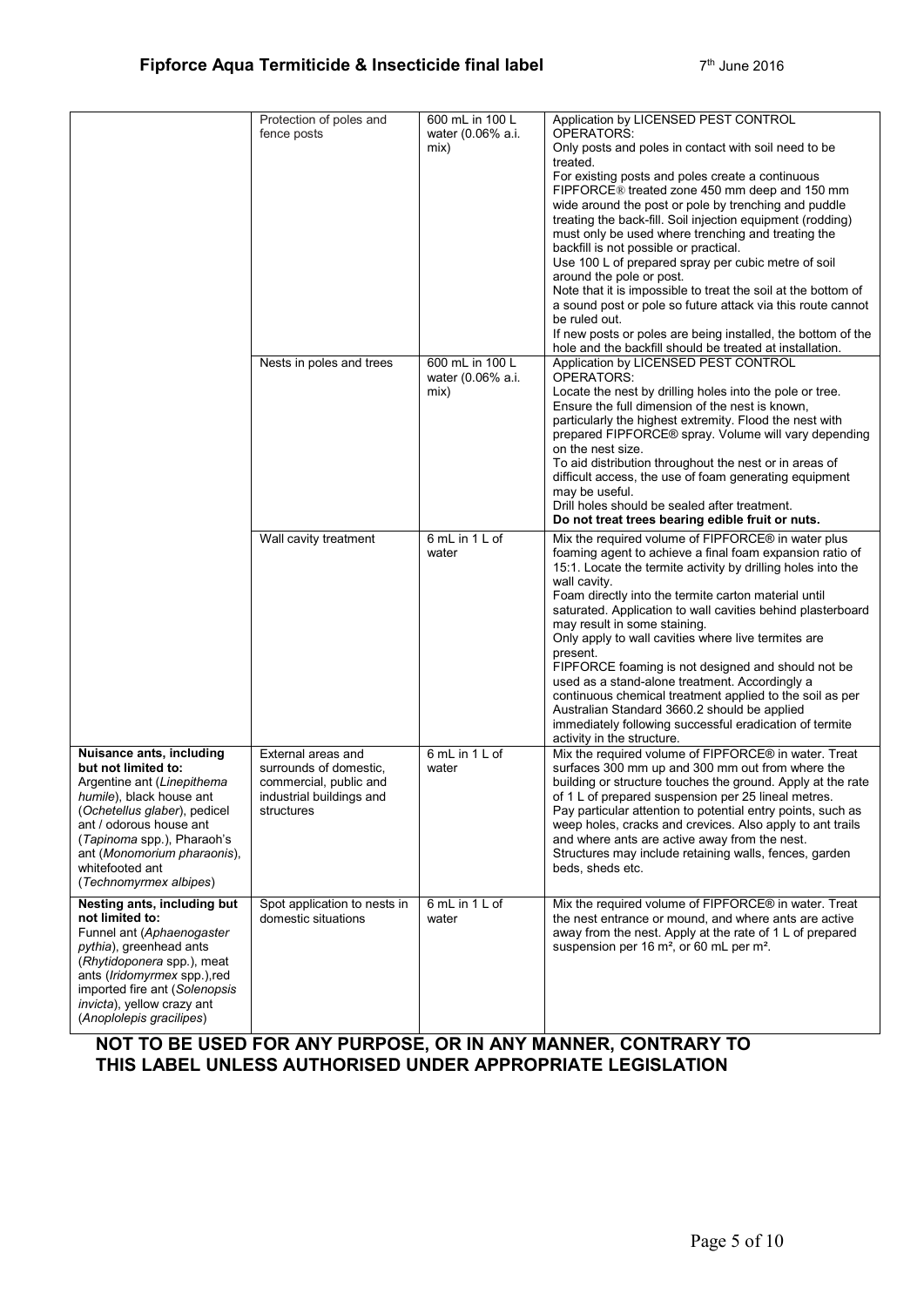#### **GENERAL INSTRUCTIONS**

#### **ANT CONTROL**

FIPFORCE® will control ants by direct contact and residual activity on treated surfaces. When applied as a surface spray as directed, FIPFORCE® will give up to 3 months control of ants and is best applied as ant activity increases in early spring. A follow up application during summer may be required. Do NOT apply more than two FIPFORCE® applications per year for ant control.

#### **TERMITE CONTROL**

Chemical treatment for termite control around existing buildings should be considered to be part of an integrated approach to reduce the risk of termite attack and should be conducted by LICENSED PEST CONTROL OPERATORS. The steps below best describe the procedure for optimum termite management:

- The building owner should try to minimise water entering under and around the building and improve drainage to reduce moisture accumulating in these areas.
- Ventilation of sub-floor areas should also be optimised to reduce moisture accumulation.
- The area under the floor should be kept free from any debris-timber such as off-cuts of wood or firewood.
- Treat with a residual chemical zone treatment such as FIPFORCE® in compliance with AS3660.2.
- Regular inspections should be carried out (at least annually as recommended by AS3660 Series).
- If any additional subsequent building or landscaping work causes disruption to the chemical soil treated zone it must be restored to maintain protection.

#### **Mixing**

Half fill the spray tank with water and then add the required quantity of FIPFORCE®. Stir then top up the spray tank to the required volume. The use of this product in a tank mix with other insecticides is not recommended as the behaviour and efficacy of the product may be affected. Ensure equipment is free of leaks and clean from residues of other chemicals before mixing.

#### **Soil Preparation**

Some soils will be difficult to wet (eg. heavy clay soils) and there will be a greater chance of runoff of liquid from the surface; in these situations it will be necessary to loosen the soil to allow spray solution to percolate to form the treated zone; the soil should be scarified to a depth between 50 – 80 mm.

In situations with very heavy soils, the complete removal and replacement of the soil with a loam type is recommended in order to form the treated zone. The replacement soil can be treated with FIPFORCE® before placing into the trench via the use of appropriate soil mixing vessels. If soil replacement is not possible then the water volume should be reduced to ensure that run-off is minimised. A reduction in the water volume used should not be associated with a reduction in the mix rate of FIPFORCE® – the same amount of active ingredient should be applied per given area or volume of soil; an increase in concentration of termiticide will therefore be required. The tables below indicate mix rates if application volumes need to be reduced. It is not recommended that water volumes below 3 L/m² are used.

| 1101120111a1116a16020163  |                    |               |                           |
|---------------------------|--------------------|---------------|---------------------------|
| Water rate/m <sup>2</sup> | Dilution rate      | Concentration | Application rate          |
| $5 \text{ L/m}^2$         | 600 mL/100 L water | 0.6 a/L       | 3.0 g ai/m <sup>2</sup>   |
| $4 \text{ L/m}^2$         | 600 mL/80 L water  | $0.75$ g/L    | 3.0 g ai/m <sup>2</sup>   |
| $3 \text{ L/m}^2$         | 600 mL/60 L water  | 1 $q/L$       | $3.0 g$ ai/m <sup>2</sup> |

#### **Horizontal Treated Zones**

#### **Vertical Treated Zones**

| Water rate/m <sup>3</sup> | Dilution rate      | Concentration | Application rate         |
|---------------------------|--------------------|---------------|--------------------------|
| 100 $L/m3$                | 600 mL/100 L water | $0.6$ g/L     | 60 g ai/m <sup>3</sup>   |
| 90 $L/m3$                 | 600 mL/90 L water  | $0.666$ g/L   | 60 g ai/m <sup>3</sup>   |
| $80 \text{ L/m}^3$        | 600 mL/80 L water  | $0.75$ g/L    | 60 g ai/ $m3$            |
| 70 $L/m3$                 | 600 mL/70 L water  | $0.85$ g/L    | $60 g$ ai/m <sup>3</sup> |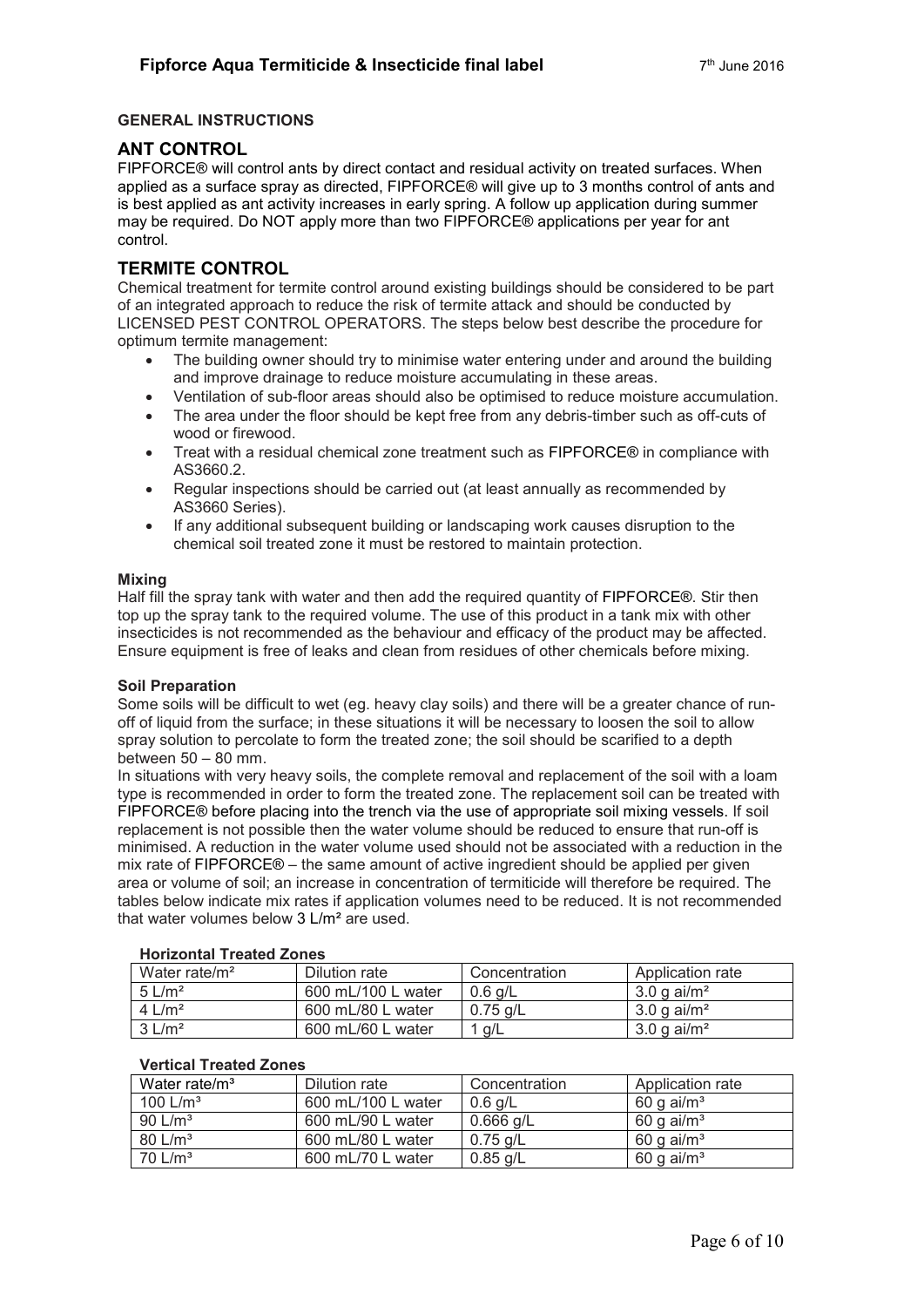If the treated zone is being applied to a building on a slope, a furrow should also be formed of a similar depth along the contour of the slope to prevent runoff of the termiticide.

In situations where the surface is very dry or with sandy or porous soils the area will require moistening prior to application of chemical to prevent loss of chemical through piping or excessive percolation. Difficult to wet soils may create situations where the use of non-ionic wetting agents may be useful.

The use of rodding equipment in heavy clay soil can result in an uneven distribution of chemical. In such situations the preferred method of installing a treated zone is to trench and back-fill.

#### **Application**

Treated zones to protect existing buildings may be installed using a combination of conventional spraying and trenching. Spray equipment should be calibrated to deliver a lowpressure high volume coarse spray.

It is recommended the minimum thickness of any treated soil treated barrier is 80 mm. Treated zones that have been disturbed by construction, excavation and other soil disturbing activities will need re-application to restore site to original condition.

#### **Horizontal Treated Zones**

Horizontal treated zones are to be applied to deter termites from gaining concealed vertical access to the building substructure.

Horizontal treated zones should cover all areas of soil beneath suspended floors where there is inadequate access or where there is less than 400 mm clearance. The treated zone should also be continuous beneath a concrete slab-on-ground or on fill. The treated zone should surround any connection between the building and the soil and completely abut any internal vertical treated zone around any substructure. Otherwise install perimeter treated zones around each individual pier, stump, penetration point and substructure wall.

Horizontal treated zones must be a minimum depth of 80 mm. It may be necessary to loosen the soil to allow spray solution to percolate to form the treated zone; the soil should be scarified to a depth between 50 – 80 mm. Apply 5 litres of prepared FIPFORCE® spray per square metre of soil.

When termiticide needs to be injected through a concrete slab to create a horizontal treated zone, suitable equipment should be used to inject termiticide through pre-drilled holes. As uneven distribution of termiticide is likely when applying by this method under the slab, the application volume should be increased per square metre up to 10 litres of spray solution. To ensure an even treated zone is created it is also recommended that maximum drill spacings and minimum application volumes consistent with the following table be adopted. Use a slab injector fitted with a multi-directional tip. When applying through such structures the rod should be held vertically at 90° to the slab and rotated during application. Ensure a strong seal with the top of the drill hole to minimise leakage and that drill holes are plugged after treatment.

| Soil type   | Hole spacing     | Number of holes per<br>square metre | Volume per hole to achieve 10<br>L/m <sup>2</sup>                  |
|-------------|------------------|-------------------------------------|--------------------------------------------------------------------|
| Heavy clays | $150 \text{ mm}$ | 36                                  | 0.3 L (300 mL)<br>$(36 \times 0.3 =$ approx. 10 L/m <sup>2</sup> ) |
| Other soils | 200 mm           | 25                                  | 0.4 L (400 mL)<br>$(25 \times 0.4 =$ approx. 10 L/m <sup>2</sup> ) |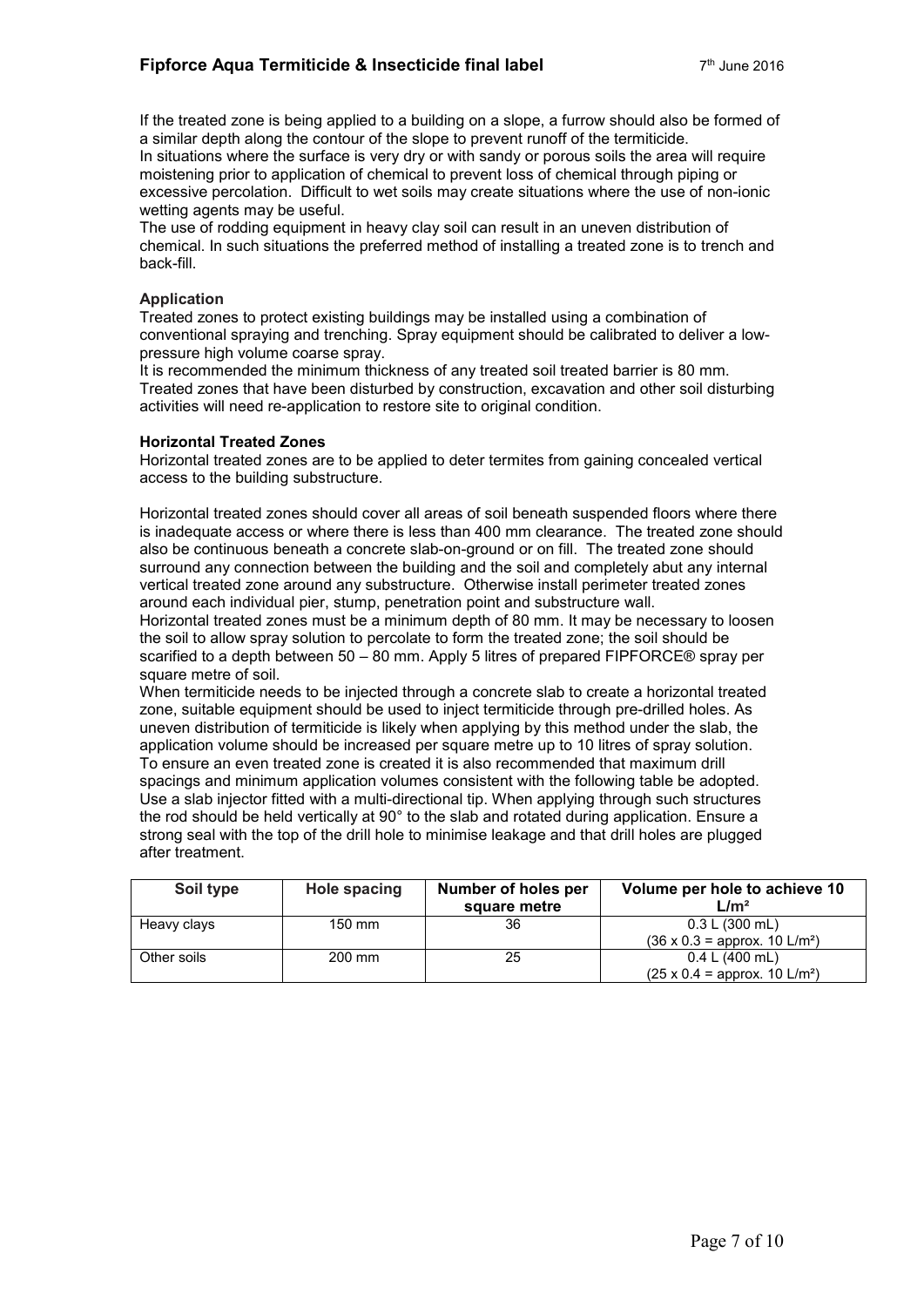#### **Foam Applications**

Construction practices, soil subsidence under concrete slabs and other factors may create situations where a continuous horizontal treated zone cannot be achieved using conventional liquid treatments alone. In such situations conventional liquid application methods can be supplemented through the use of foam generating equipment.

| <b>FIPFORCE mix rate</b> | Litres of prepared<br><b>FIPFORCE spray</b> | <b>Foam expansion</b><br>ratio | Volume of finished foam<br>required/ $m2$ |
|--------------------------|---------------------------------------------|--------------------------------|-------------------------------------------|
| 600 mL/100 L of          |                                             | 5:1                            | 25 L                                      |
| water plus               | 10 (under concrete)                         | 5:1                            | 50 L                                      |
| recommended              |                                             | 10:1                           | 50 L                                      |
| quantity of foaming      | 10 (under concrete)                         | 10:1                           | 100L                                      |
| agent                    |                                             | 25:1                           | 125 L                                     |
|                          | 10 (under concrete)                         | 25:1                           | 250 L                                     |

If sufficient foam volumes cannot be applied to achieve the recommended rate of FIPFORCE® required, apply additional prepared liquid solution to ensure the correct amount of active ingredient is present per square metre of area treated.

#### **Vertical Treated Zones**

Vertical treated zones are designed to deter termites from gaining concealed horizontal access to a building or structure. Apply at least 100 litres of prepared spray per cubic metre of soil. Vertical treated zones should be a minimum of 150 mm wide and applied to a depth 50 mm below the top of the footing. Where a horizontal treated zone is installed, the vertical treated zone should be installed to be continuous with it. The most effective method of creating an even and continuous treated zone is by trenching and treating the soil as it is back-filled. Soil injection equipment (rodding) must only be used where trenching and treating the back-fill is not possible or practical.

#### **Trenching**

Excavating a trench, treating the exposed trench, backfilling and treating the backfill is the preferred method of installing a vertical treated zone. The trench needs to be a minimum of 150 mm wide and continue to at least 50 mm below the top of the footing. Assuming a 150 mm wide trench with a 300 mm distance to the top of the footing, this would equate to a 150 mm x 350 mm trench in which 5.25 litres of prepared spray would be applied per lineal metre of trench. Any variation of dimensions needs to be re-calculated on the basis of applying 100 litres of prepared spray per cubic metre of soil.

#### **Rodding Through Concrete**

When applying a vertical treated zone underneath a concrete obstruction (eg. a path), a soil rod with a 3 or 4 way multi-directional tip should be used. The rod should be rotated during application (90° for a 4-way tip and 120° for a 3-way tip). The tip should be inserted down as close to the footing as possible to ensure a complete vertical treated zone. Ensure that chemical is applied during insertion and withdrawal of the rod. As uneven distribution of termiticide is likely when applying by this method under concrete, the application volume should be increased to 200 litres of spray solution per cubic metre of soil. Rod spacing should not exceed 200 mm and application volume should be adjusted depending on soil type (as indicated in the table below) and the depth of the footing. Assuming a 300 mm depth to the top of the footing and 200 mm spaced holes, 2 litres of prepared spray is to be applied per hole. Any variation of dimensions needs to be recalculated on the basis of applying 200 litres of prepared spray per cubic metre of soil.

| Under concrete rodding                       |                  |            |  |
|----------------------------------------------|------------------|------------|--|
| Soil type<br>Volume per hole<br>Hole spacing |                  |            |  |
| Heavy clays                                  | $150 \text{ mm}$ | 1.5 litres |  |
| Other soils                                  | 200 mm           | 2.0 litres |  |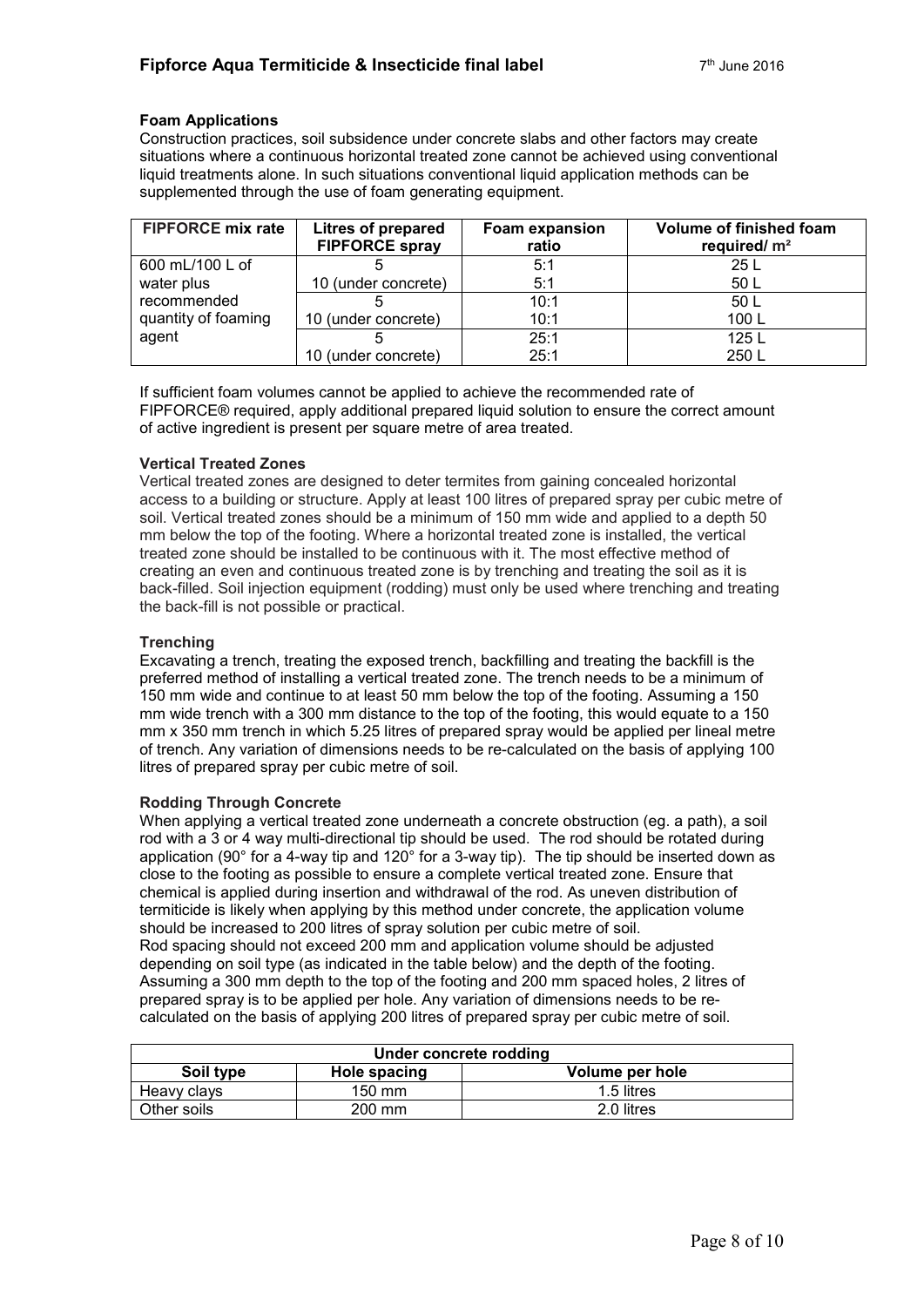#### **External Perimeter Treated Zones**

An external perimeter treated zone should be a minimum of 150 mm wide, a minimum of 80 mm deep and extend not less than 50 mm below the lowest point where the construction below ground could allow concealed termite ingress (or not less than 50 mm below the top of the footing where the building fabric could allow concealed termite ingress). Application considerations should reflect the installation of vertical treated zones.

#### **Reticulation Systems**

The reticulation system used must be capable of establishing and maintaining complete and continuous treated zones around building perimeters, service penetrations and other possible termite entry points between the structure and the termite colonies in the soil (in accordance with the Australian Standard AS3660 series).

Reticulation systems suitable for this purpose are certified as meeting AS3660 by suitable persons or organisations with the relevant expertise in the area of termite management and engineering construction. The system must allow the application of a minimum 100 mm thick treated zone.

It is strongly recommended that the product user communicates with the builder and subcontractor to ensure that the reticulation system is, or has been, installed according the systems manufacturer's specifications and Australian Standard AS3660 series. Reticulation systems which have been incorrectly installed are likely to increase the chances of a breach of the treated zone being compromised by termites.

#### **AUSTRALIAN STANDARDS**

Professional Pest Control Operators installing a chemical soil treated zone around new and existing buildings should be familiar with the Australian Standard 3660 series which provides information relating to installation of chemical soil termite treatment zones.

#### **PERIOD OF PROTECTION**

Data currently available indicate that this product, when applied as a soil treatment around or under a building or structure in accordance with this label, will be effective against subterranean termites for a minimum period of eight years. Delayed mortality effects may be observed meaning termites may live and continue to be active several weeks after penetrating the treated zone.

To re-establish the treated zone after the 8 year Period of Protection, re-application at full rates is required.

The actual protection period will also be affected by factors such as termite pressure, climatic and soil conditions and subsequent soil disturbance.

#### **RE-INSPECTION**

As with all chemical termiticides, regular inspections (at least annually) by a competent Licensed Pest Control Operator are recommended as bridging and breaching of treated zones can occur. The need for re-treatment should be determined as a result of these inspections.

#### **PROTECTION OF WILDLIFE, FISH, CRUSTACEANS AND ENVIRONMENT**

Highly toxic to fish and aquatic organisms. Do NOT apply to areas where surface water is present. Rinse waters and runoff from treated areas MUST be prevented from entering drains or waterways. Do NOT apply if heavy rains are expected to occur within 48 hours of application. Do NOT contaminate streams, rivers or waterways with the chemical or used containers. Dangerous to bees.

#### **PROTECTION OF PETS AND LIVESTOCK**

Before spraying remove animals and pets from the areas to be treated. Cover or remove any open food and water containers. Cover or remove (as applicable) fish ponds, aquariums etc before spraying.

#### **STORAGE AND DISPOSAL**

Store in the closed, original container in a cool, well-ventilated area. DO NOT store for prolonged periods in direct sunlight. Triple or preferably pressure rinse containers before disposal. Add rinsings to the spray tank. Do NOT dispose of undiluted chemicals on-site. If